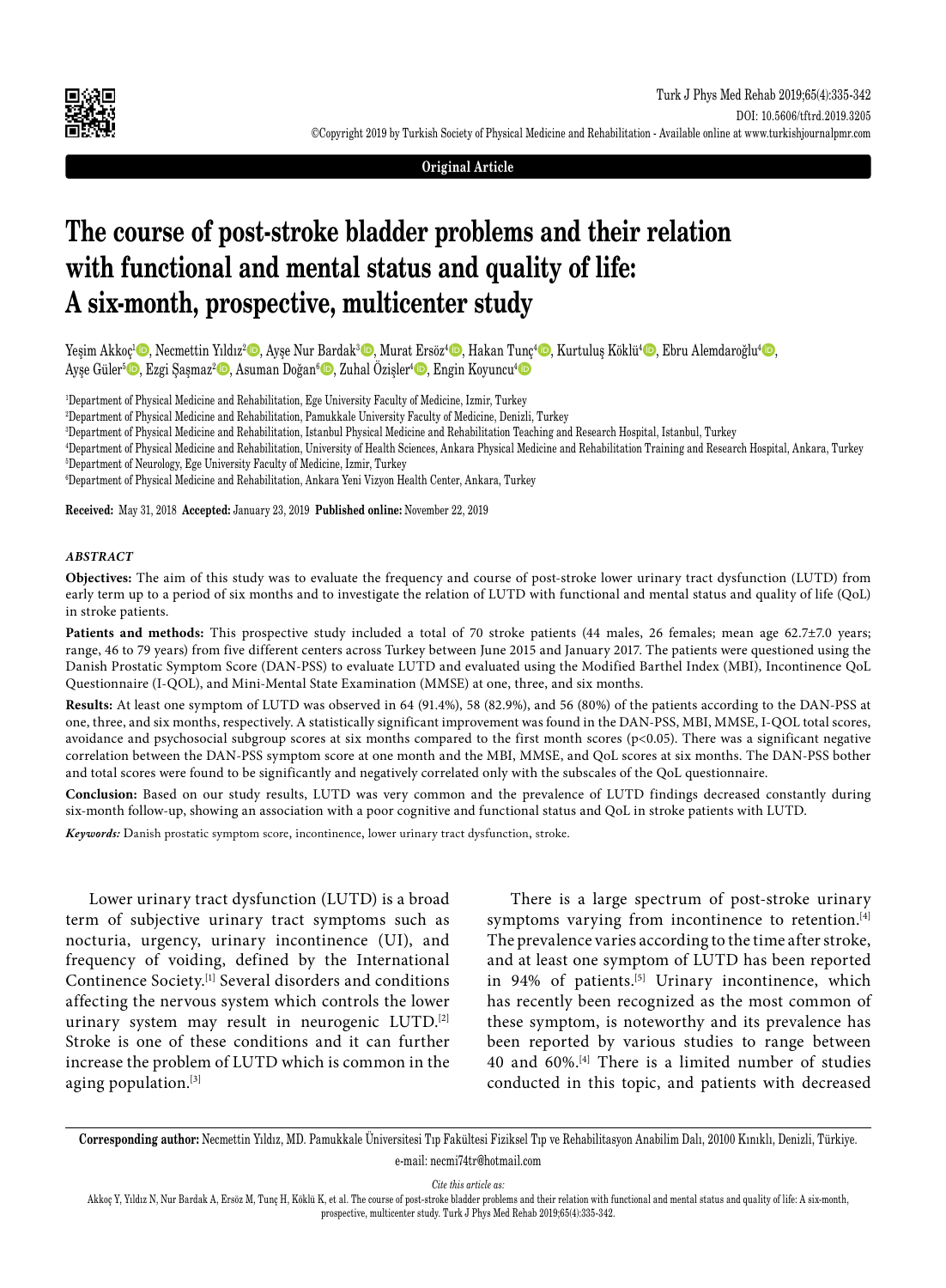incontinence after the acute period have been reported to present with different urinary symptoms such as nocturia, frequency, and urgency.<sup>[5,6]</sup> Many authors, thus, emphasize the need to further investigate urinary symptoms, as well as post-stroke urinary incontinence.[7,8]

Previous studies have suggested that various risk factors are associated with LUTD such as lesion size and severity, advanced age, female sex, having an underlying medical condition (such as ischemic heart disease, hypertension, and diabetes mellitus), aphasia, and depression in patients with stroke.[9,10] Chronicity of problems related to the lower urinary system in these patients leads to infections, increases maintenance burden and risk of falling with limitations to social life, and depression. Also, LUTD may present with severe motor loss of the lower extremity.[11,12]

Problems associated with LUTD may vary according to the course of disease, and this can significantly affect the quality of life (QoL) depending on the functional and mental status of the patient. In a recent study, it has been demonstrated that nocturia and urgency incontinence have the greatest impact on the QoL in patients with chronic stroke.<sup>[13]</sup> The literature review reveals that there is insufficient data regarding the course of LUTD symptoms other than urinary incontinence in stroke patients and their relation with functional and mental status.

In the present study, we aimed to evaluate the frequency and course of post-stroke LUTD from early term up to a period of six months and to investigate the relation of LUTD with functional and mental status and QoL in stroke patients.

## **PATIENTS AND METHODS**

This study was designed as a prospective and multicenter study and included a total of 70 stroke patients (44 males, 26 females; mean age 62.7±7.0 years; range, 46 to 79 years) enrolled by the Neurogenic Bladder Study Group from five different centers across Turkey between June 2015 and January 2017. *Inclusion criteria were as follows: (i)* a recent (within one month) stroke in medically stable patients and *(ii)* being older than 18 years. *Exclusion criteria were as follows: (i)* the presence of a history of a prior cerebrovascular disease, *(ii)* the presence of a concurrent neurological disorder, *(iii)* having an acute systemic disorder or a concomitant disease which can affect urination problems, *(iv)* having a history of urinary system problems before stroke, and *(v)* being incapable of answering questions due to any reason.

#### **Data collection**

Data including demographic and clinical characteristics of the patients including side of the stroke, cause of the stroke, stroke location, and anticholinergic drug use were obtained from the patient files and through face-to-face interviews. In addition, all patients were questioned at the post-stroke one, three, and six months in terms of post-stroke bladder drainage methods (i.e., normal spontaneous urination, use of adjunct maneuvers such as Crede, Valsalva and tapping, pad, clean intermittent catheterization, or indwelling catheter).

The patients were questioned using the Danish Prostatic Symptom Score (DAN-PSS), and evaluated using the Modified Barthel Index (MBI), Incontinence Quality of Life Questionnaire (I-QOL), and the Mini-Mental State Examination (MMSE) at one, three, and six months.

The DAN-PSS consists of 12 questions regarding the frequency of the LUTD symptoms and is used to evaluate the impact of each symptom on the QoL of the subject. Four questions are related to voiding symptoms (hesitancy, weak stream, bladder emptying, and straining), four to storage functions (frequency, nocturia, urgency, and urge incontinence), and four to miscellaneous symptoms (pain, post-micturition dribbling, stress incontinence, and 'other' incontinence). All answers are classified in a four-ranked scale from zero to three, zero being the absence of symptoms or trouble, three the maximal frequency or trouble. The total DAN-PSS-1 index was calculated as (symptom score x bother score). The validity and reliability of this questionnaire have been shown in patients with stroke.[14,15]

The MBI is used to measure the disability experienced by the patient in performing activities of daily living. It comprises 10 items regarding activities of daily living and mobility and assesses feeding, transfer from wheelchair to bed and back, self-care, bathing, walking, climbing stairs, dressing, and bladder and bowel continence. Scoring is based on whether the patient requires help or not in performing any of the above mentioned activities.<sup>[16]</sup>

The I-QOL is a self-administered, disease-specific instrument comprised of 22 questions (5-point Likert scale) in three main domains: avoidance behavior, psychosocial impact, and social embarrassment.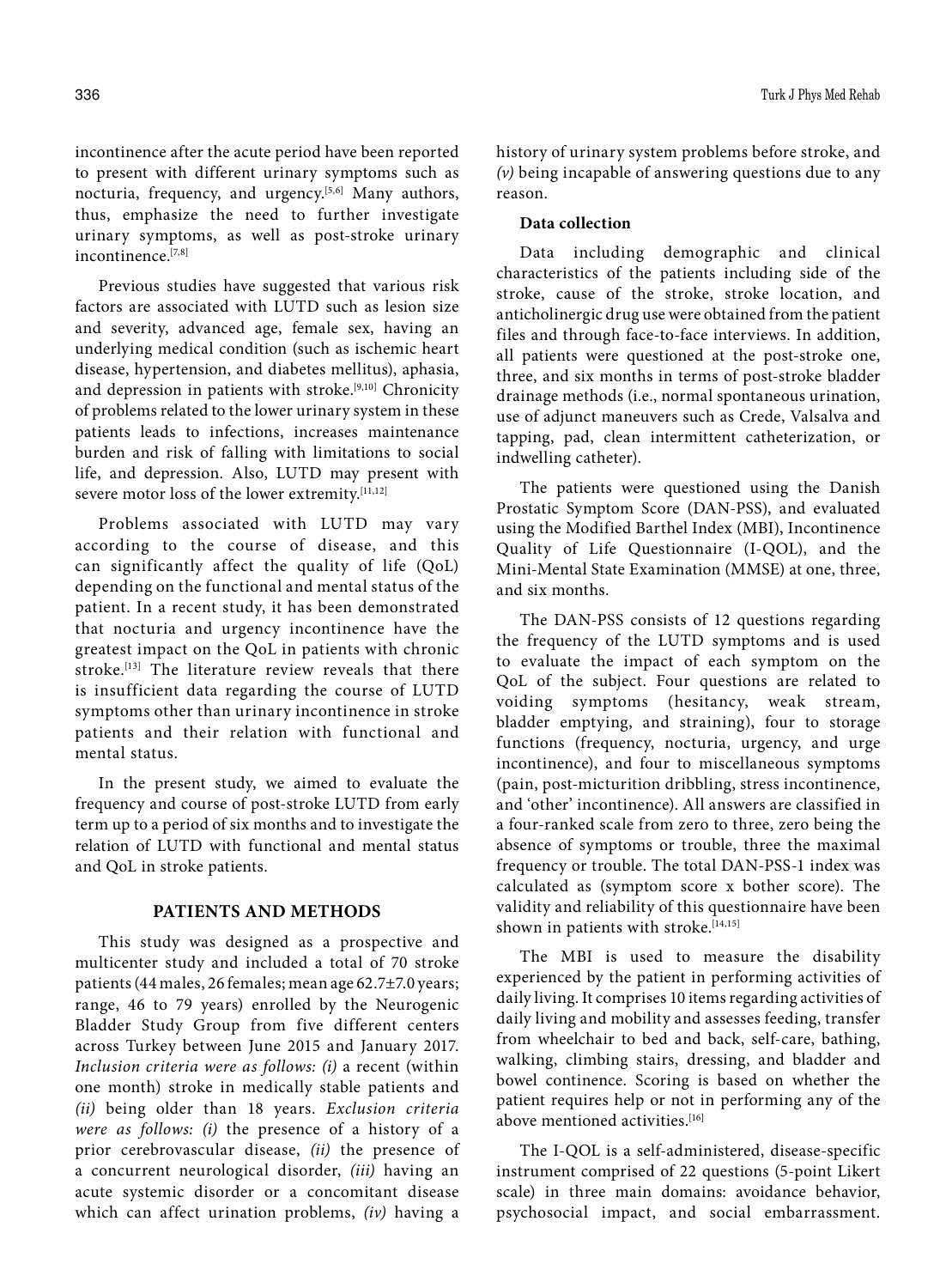A global scale score is obtained by summing up the responses to all items and transforming the raw total score to a 0 to 100 scale (0-worst/100-best QoL).<sup>[17]</sup>

The MMSE is a test in which the cognitive level of the patients is evaluated under five main headings (orientation, memory, attention and calculation, recall, and language). Evaluation is made on 11 items and on a total of 30 points; 24-30 points indicate normal cognitive function and less than 24 points indicate impaired cognitive function.<sup>[18]</sup>

A written informed consent was obtained from each patient. The study protocol was approved by the Ethics Committee of Ege University Medicine Faculty (Decision number: 15-3.2/13). The study was conducted in accordance with the principles of the Declaration of Helsinki.

#### **Statistical analysis**

Statistical analyses were performed using the IBM SPSS version 22.0 software (IBM Corp., Armonk, NY, USA). Descriptive statistics were Expressed in mean ± standard deviation (SD), median (min-max) or number and frequency. The Kolmogorov-Smirnov test was used to analyze normal distribution assumption of the data. Parametric and non-parametric tests were used for the statistical evaluation due to the distributions of evaluation parameters. The Mann-Whitney U or independent samples t-test and chi-square test were used for inter-group comparisons. The Friedman's and Wilcoxon tests were used for intra-group comparison of parameters at different time points. The correlation between the numerical variables were analyzed using the Pearson and Spearman correlation analyses. A *p* value of <0.05 was considered statistically significant.

## **RESULTS**

Baseline demographic and clinical characteristics of the patients are presented in Table 1. Accordingly, we found that ischemia was the most common cause of stroke, with the middle cerebral artery irrigation area being the most affected.

|                                         | n  | $\%$ | Mean±SD        |
|-----------------------------------------|----|------|----------------|
| Age (year)                              |    |      | $62.7 \pm 7.0$ |
| Gender                                  |    |      |                |
| Female                                  | 26 | 37.1 |                |
| Male                                    | 44 | 62.9 |                |
| Educational status                      |    |      |                |
| Literate                                | 54 | 77.1 |                |
| Occupation                              |    |      |                |
| Employee                                | 3  | 4.3  |                |
| Worker                                  | 12 | 17.1 |                |
| Retired                                 | 20 | 28.6 |                |
| Housewife                               | 24 | 34.3 |                |
| Other                                   | 11 | 15.7 |                |
| Side of stroke                          |    |      |                |
| Right                                   | 33 | 47.1 |                |
| Left                                    | 37 | 52.9 |                |
| Cause of stroke                         |    |      |                |
| Hemorrhagic                             | 13 | 18.6 |                |
| Ischemic                                | 56 | 80   |                |
| Hemorrhagic + ischemic                  | 1  | 1.4  |                |
| Location of stroke (MCA)                | 40 | 66.7 |                |
| Anticholinergic drug use (yes)          | 5  | 7.1  |                |
| Method of bladder emptying after stroke |    |      |                |
| Normal                                  | 58 | 82.9 |                |
| Underpad                                | 30 | 42.9 |                |
| Indwelling catheter                     | 12 | 17.1 |                |
| Mini-Mental State Examination           |    |      |                |
| Normal                                  | 30 | 42.9 |                |
| Impaired                                | 40 | 57.1 |                |

**Table 1.** Baseline demographic and clinical characteristics of patients (n=70)

SD: Standard deviation; MCA: Middle cerebral artery.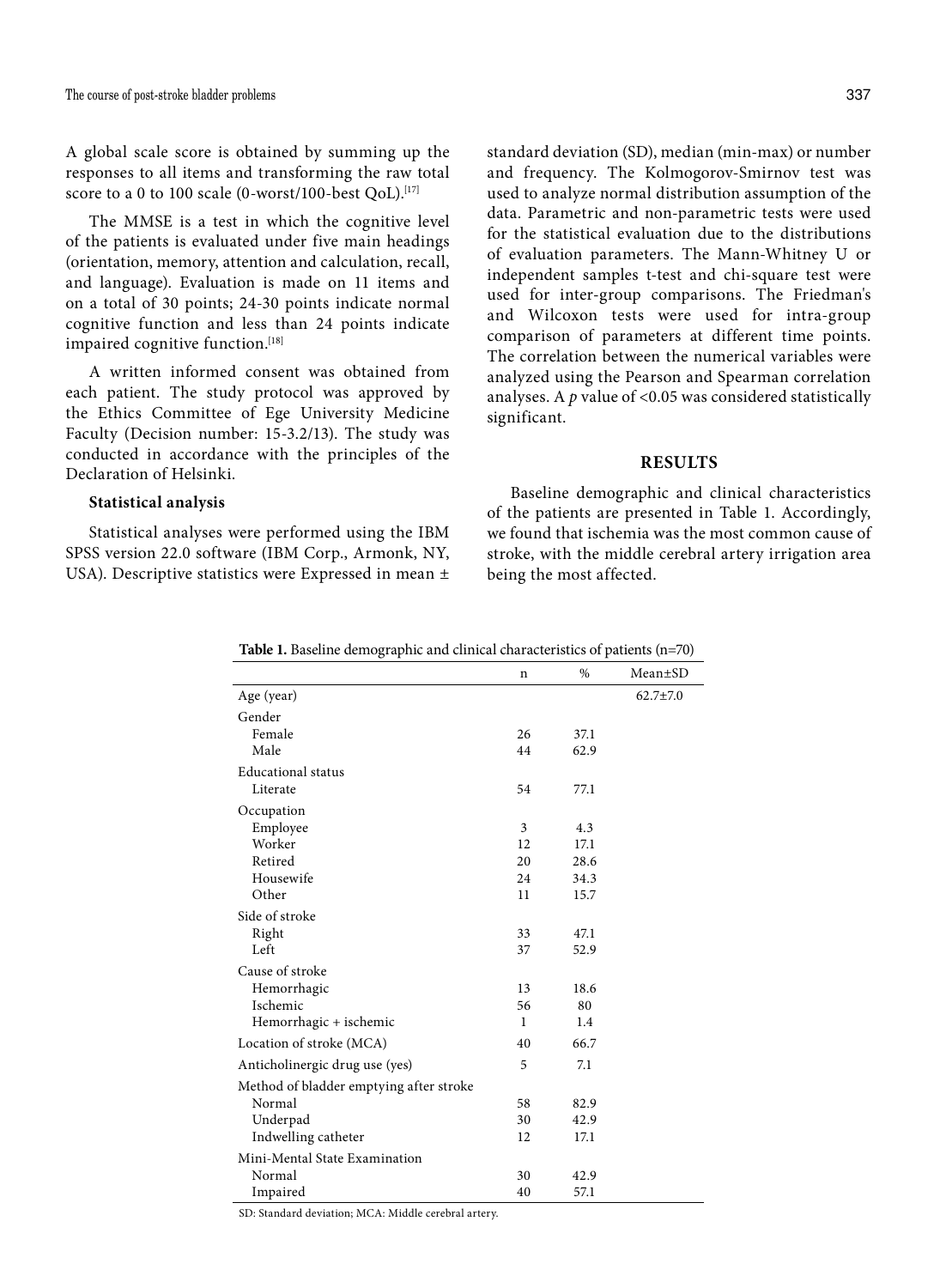| $\epsilon$                 |                   | л. |      | ັ<br>$\sqrt{1}$   |    |      |                   |    |      |
|----------------------------|-------------------|----|------|-------------------|----|------|-------------------|----|------|
|                            | $1st$ month       |    |      | 3rd month         |    |      | $6th$ month       |    |      |
|                            |                   | n  | %    |                   | n  | %    |                   | n  | %    |
| LUTD prevalence            |                   | 64 | 91.4 |                   | 58 | 82.9 |                   | 56 | 80   |
| First                      | Nocturia          | 51 | 79.7 | Urgency           | 42 | 65.6 | Urgency           | 41 | 64.1 |
| Second                     | Daytime frequency | 50 | 78.1 | Daytime frequency | 42 | 65.6 | Daytime frequency | 38 | 59.4 |
| Third                      | Urgency           | 35 | 54.7 | Nocturia          | 41 | 64.1 | Nocturia          | 38 | 59.4 |
| UI prevalence              |                   | 52 | 74.3 |                   | 46 | 65.7 |                   | 40 | 57.1 |
| Prevalence of LUTDs bother |                   |    |      |                   |    |      |                   |    |      |
| First                      | Daytime frequency |    | 55.7 |                   |    | 51.4 |                   |    | 52.9 |
| Second                     | Nocturia          |    | 50   |                   |    | 51.4 |                   |    | 50   |
| Third                      | Urge incontinence |    | 48.6 |                   |    | 51.4 |                   |    | 48.6 |

**Table 2.** Lower urinary tract dysfunction-related problems from during study period

LUTD: Lower urinary tract dysfunction; UI: Urinary incontinence.

According to the DAN-PSS scores, at least one symptom of LUTD was observed in 64 (91.4%), 58 (82.9%), and 56 (80%) of the patients at one, three, and six months, respectively. The most common complaints in these patients were nocturia (79.7%), daytime frequency (78.1%), and urgency (54.7%) (Table 2).

The evaluation of LUTD-related problems in the patients from one to six months demonstrated that, among the LUTD findings, daytime frequency (55.7%) was the most discomforting to the patients at one month, whereas urgency was the most discomforting to the patients at three and six months (Table 2).

The mean MBI and QoL scores at six months were found to be significantly lower in patients with LUTD (+) at one month (baseline), compared to those without LUTD. All parameters (MBI, MMSE, and QoL scores) assessed at six months were found to be significantly lower for patients with UI than those without UI at baseline (Table 3).

Table 4 shows changes in the DAN-PSS, functional, mental status and QoL scores from one to six months. Accordingly, there was a significant improvement in the bother and total scores of the DAN-PSS and MBI, MMSE, and QoL total scores at three months compared to the first-month values. In addition, there was a significant improvement in all evaluated parameters between the six-month and one-month and between the three-month and six-month values.

Table 5 shows the correlation between the firstmonth DAN-PSS scores and the functional, mental status, and QoL scores of patients at six months. Accordingly, there was a significant and negative correlation between the DAN-PSS symptom scores at one month and at six-month MBI, MMSE, and QoL scores. However, the r values for the MBI and MMSE were low. On the other hand, the DAN-PSS bother and total score subgroups were found to be significantly and negatively correlated only with the subscales of the QoL questionnaire.

**Table 3.** Differences between baseline LUTD (+) and LUTD (-)/UI (+) and UI (-) patients according to function, mental status, and QoL at six months

|                               | $LUTD (+)$<br>$(n=64)$ | LUTD $($ - $)$<br>$(n=6)$ |          | $UI(+)$<br>$(n=52)$ | $UI(-)$<br>$(n=18)$ |            |
|-------------------------------|------------------------|---------------------------|----------|---------------------|---------------------|------------|
|                               | Mean±SD                | $Mean \pm SD$             | pt       | Mean±SD             | $Mean \pm SD$       | p‡         |
| Modified Barthel Index        | $66.4 \pm 22.4$        | $89.2 \pm 6.6$            | $0.016*$ | $64.4 \pm 23.5$     | $79.7 \pm 14.1$     | $0.012*$   |
| Mini-Mental State Examination | $23.7 + 4.1$           | $26.3 \pm 3.0$            | 0.123    | $23.3 + 4.2$        | $25.7 \pm 2.8$      | $0.025*$   |
| I-QOL                         |                        |                           |          |                     |                     |            |
| Total score                   | $79.6 \pm 17.4$        | $99.6 \pm 0.9$            | $0.007*$ | $77.8 \pm 17.6$     | $91.4 \pm 13.4$     | $0.004*$   |
| Avoidance behavior            | $75.6 \pm 21.5$        | $99.5 \pm 1.3$            | $0.009*$ | $72.6 \pm 22.1$     | $92.4 \pm 11.6$     | $0.001*$   |
| Psychosocial impacts          | $75.5 \pm 22.4$        | $100+0.0$                 | $0.010*$ | $72.3 \pm 22.6$     | $93.0 \pm 13.5$     | $< 0.001*$ |
| Social embarrassment          | $75.0 \pm 23.9$        | $100 \pm 0.0$             | $0.013*$ | $72.1 \pm 24.3$     | $91.7 \pm 15.8$     | $0.002*$   |
|                               |                        |                           |          |                     |                     |            |

LUTD: Lower urinary tract dysfunction; UI: Urinary incontinence; SD: Standard deviation; p†: Differences between LUTD; p‡: Differences between UI; I-QOL: Incontinence Quality of Life Questionnaire; \* p<0.05.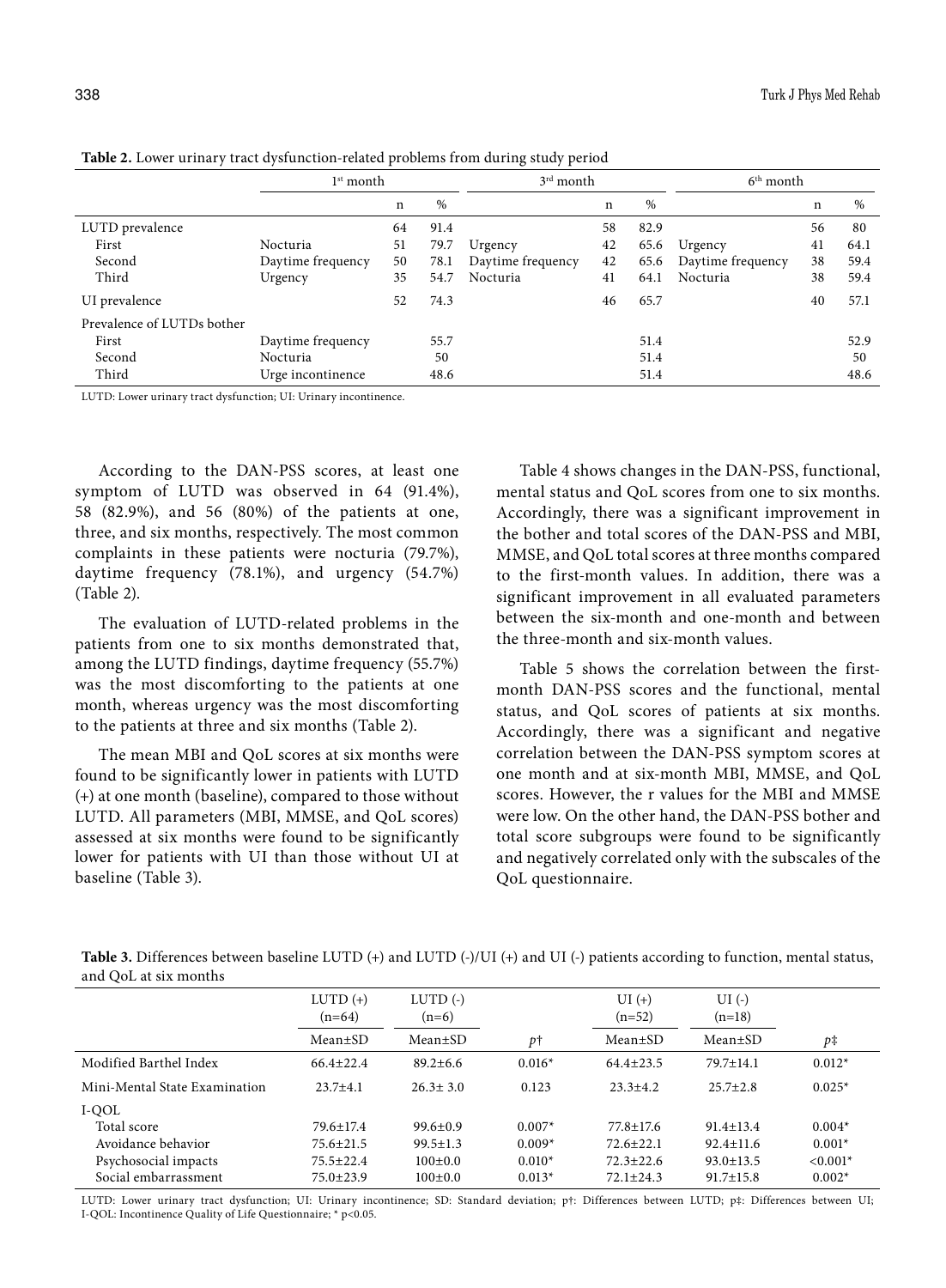|                        |                 | $3rd$ month<br>$1st$ month |          |                   |        | $6th$ month |                                             |           |             |               |
|------------------------|-----------------|----------------------------|----------|-------------------|--------|-------------|---------------------------------------------|-----------|-------------|---------------|
|                        |                 |                            |          |                   |        |             |                                             |           |             |               |
|                        | Mean±SD         | Median                     | Min-Max  | Mean±SD           | Median | Min-Max     | Mean+SD                                     | Median    | Min-Max     | $\mathcal{P}$ |
| DAN-PSS                |                 |                            |          |                   |        |             |                                             |           |             |               |
| Symptom score          |                 | 6                          | $0 - 12$ |                   | 5      | $0 - 12$    |                                             | $4^*$ ,†  | $0-12^*$ ,† | < 0.001       |
| Bother score           |                 | 10                         | $0 - 20$ |                   | $8*$   | $0 - 23*$   |                                             | $7^*$ , † | $0-23^*$ ,† | < 0.001       |
| Total score            |                 | 15.5                       | $0 - 46$ |                   | $8.5*$ | $0 - 47*$   |                                             | $10^*$ .† | $0-61^*$ ,† | < 0.001       |
| Modified Barthel Index | $44.4 \pm 27.2$ |                            |          | $58.9 \pm 24.8^*$ |        |             | $68.4 \pm 22.5$ <sup>*</sup> , <sup>†</sup> |           |             | < 0.001       |
| Mini Mental State      |                 |                            |          |                   |        |             |                                             |           |             |               |
| Examination            | $21.2 \pm 5.4$  |                            |          | $22.9 \pm 4.6^*$  |        |             | $23.9 \pm 4.0$ *,†                          |           |             | < 0.001       |
| I-QOL                  |                 |                            |          |                   |        |             |                                             |           |             |               |
| Total score            | $70.7 \pm 23.3$ |                            |          | 75.7±19.7*        |        |             | $81.3 \pm 17.5$ *,†                         |           |             | < 0.001       |
| Avoidance behavior     | $71.2 \pm 22.3$ |                            |          | $72.0 \pm 22.2$   |        |             | $77.6 \pm 21.7$ *,†                         |           |             | < 0.001       |
| Psychosocial impacts   | $72.5 \pm 23.4$ |                            |          | $72.2 \pm 23.2$   |        |             | $77.6 \pm 22.5$ <sup>*</sup> , <sup>†</sup> |           |             | < 0.001       |
| Social embarrassment   | $66.4 \pm 26.2$ |                            |          | $69.6 \pm 26.5$   |        |             | $77.1 \pm 23.9$ <sup>*</sup> , <sup>†</sup> |           |             | < 0.001       |

**Table 4.** Changes in DAN-PSS, functional, mental status, and QoL scores between one and six months

DAN-PSS: Danish Prostatic Symptom Score; QoL: Quality of Life; I-QOL: Incontinence Quality of Life Questionnaire; SD: Standard deviation; Min: Minimum; Max: Maximum; P: Friedman's test; \* Statistically significance according to 1<sup>th</sup> month, Wilcoxon signed rank test, p<0.05; † Statistically significance according to 3<sup>rd</sup> month, Wilcoxon signed rank test, p<0.05.

**Table 5.** Correlations between DAN-PSS scores (at one month) and, function, mental status, and QoL at six months

|                                           | $6th$ month<br><b>MBI</b> | $6th$ month<br><b>MMSE</b> | $6th$ month<br>IQOL-total | $6th$ month<br>IQOFL-a | $6th$ month<br>IQOFL-p | $6th$ month<br>IQOFL-s |
|-------------------------------------------|---------------------------|----------------------------|---------------------------|------------------------|------------------------|------------------------|
|                                           |                           |                            |                           |                        |                        |                        |
| $1st$ month<br>DAN-PSS symptom score, (r) | $-0.267*$                 | $-0.247*$                  | $-0.442$ †                | $-0.778$ †             | $-0.724$ †             | $-0.738$ †             |
| $1st$ month<br>DAN-PSS bother score, (r)  | $-0.228$                  | $-0.225$                   | $-0.570 \pm 1$            | $-0.794$ <sup>+</sup>  | $-0.751\dagger$        | $-0.734$ †             |
| $1st$ month<br>DAN-PSS total score, (r)   | $-0.167$                  | $-0.212$                   | $-0.566$ †                | $-0.711\dagger$        | $-0.637\dagger$        | $-0.600\dagger$        |

DAN-PSS: Danish Prostatic Symptom Score; QoL: Quality of Life; MBI: Modified Barthel Index; MMSE: Mini-Mental State Examination; IQOL: Incontinence Quality of Life Questionnaire; IQOL-a: IQOL-avoidance behavior; IQOL-p: I-QOL-psychosocial impacts; I-QOL-s: I-QOL-social embarrassment; \* p<0.05; † p<0.01; ‡ p<0.001.

All DAN-PSS scores were significantly higher in the patients with normal MMSE than those with poor MMSE at six months. The six-month MMSE scores were significantly lower in the patients with LUTD than those without, whereas they were significantly lower in the patients with UI than those without UI. Finally, evaluation of the bladder voiding methods demonstrated that 58 (82.9%) of the patients were able to void spontaneously at one month, while this rate increased to 64 (91.4%) at six months. With regards to the use of external collectors, the rate of underpad use at one month was 42.9%, which fell to 28.6% at six months.

### **DISCUSSION**

In this prospective study, we investigated the frequency and course of post-stroke LUTD from early term up to a period of six months and the relation of LUTD with functional and mental status and QoL in stroke patients. Accordingly, at least one symptom related with LUTD was observed in 64 (91.4%) of the patients at one month according to the DAN-PSS and the most common complaint in these patients was nocturia (79.7%). The symptom of LUTD which were the most discomforting to the patients was reported as daytime frequency (55.7%). At three and six months, 58 (82.9%) and 56 (80%) of the patients were reported to have at least one LUTD finding, respectively. The mean MBI and QoL scores at six months were also found to be significantly lower in the patients with LUTD compared to those without. All parameters including MBI, MMSE, and QoL scores evaluated at six months were found to be significantly lower for patients with UI than those without. In addition, a statistically significant improvement was found in the DAN-PSS, MBI, MMSE, I-QOL total scores, avoidance and psychosocial subgroup scores at six months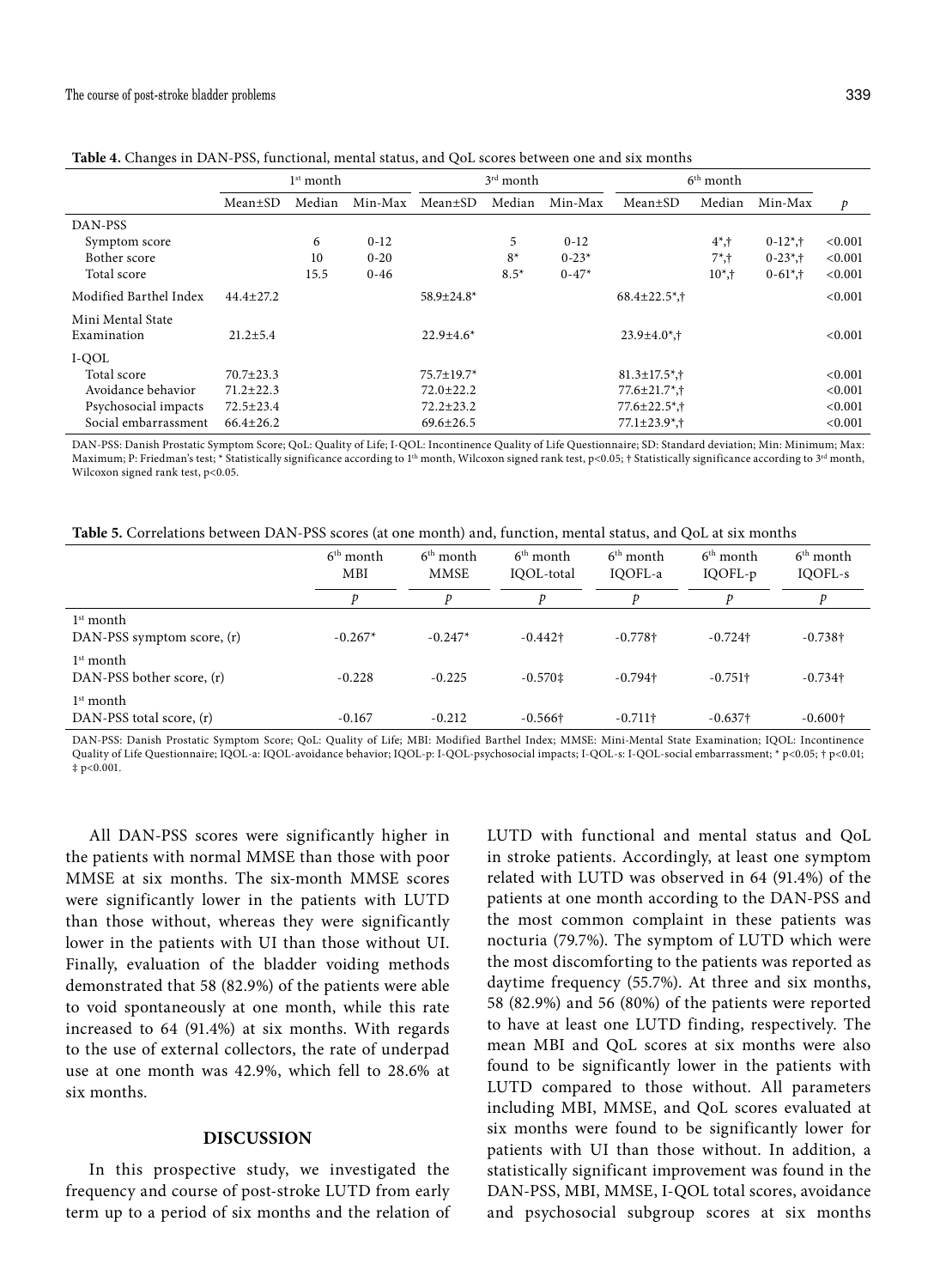compared to one-month values. Accordingly, a negative correlation was found between the DAN-PSS symptom score at one-month and six-month MBI, MMSE, and QoL scores. On the other hand, the DAN-PSS bother and total score subgroups were found to be significantly and negatively correlated only with the subscales of the QoL questionnaire.

In patients with stroke, urinary retention due to decreased detrusor activity, frequent urination, nocturia, urinary urgency, and urgency-type UI due to increased detrusor activity may be seen.<sup>[19]</sup> Lower urinary tract dysfunction is a common problem and its frequency ranges from 80 to 90%, depending on the period following stoke. However, literature studies have shown that the most frequently examined LUTD parameters include UI and urinary retention, whereas the prevalence rates of the other important LUTD complaints such as urgency, pollakiuria, nocturia have not been clearly understood, yet.<sup>[5]</sup>

From the few studies on this subject and in the crosssectional study conducted by Tibaek et al.<sup>[5]</sup> involving 407 patients with stroke, LUTD was evaluated using the DAN-PSS questionnaire, similar to our study, and 94% of the patients were found to have at least one LUTD finding.<sup>[5]</sup> The most frequent complaints were nocturia (76%), urgency (70%), and daytime frequency (59%), whereas the most discomforting of these complaints to the patients were nocturia (53%), urgency (48%), and daytime frequency (40%).

In another study, Williams et al.<sup>[20]</sup> evaluated LUTD using a larger sample size and 83.6% of the patients were found to have ≥1 LUTD finding at three months with the most frequent complaints being nocturia (79.1%), UI (43.5%), and increased incontinence (17.5%). Similar to the previous studies, our study also demonstrated that LUTD continued to decrease during the six-month follow-up period in patients with stroke who were followed as of the first month. At one month, at least one LUTD finding was reported in 91% of the patients, whereas 82.9% (n=58) and 80% (n=56) of the patients were reported to have at least one LUTD finding, respectively at three and six months. The most frequent complaints were nocturia (79.7%), daytime frequency (78.1%), and urgency (54.7%) at one month and urgency (64.1%), nocturia (59.4%), and daytime frequency (59.4%) at six months.

The main goal of post-stroke management is to regain maximum functional independence with rehabilitation.[21] As a result, it is important to develop rehabilitation programs considering factors causing loss of function. Apart from having significant effects on sleep, daily activities, social life and relationships, LUTD has been also reported to be a predictor of poor functional status.[22] However, studies have reported that LUTD are associated with mostly UI.<sup>[22-24]</sup>

In a longitudinal study including 752 stroke patients, Kolominsky-Rabas et al.<sup>[22]</sup> reported that the Barthel Index scores of those with UI after a period of 12 months were significantly lower and these patients were more confined to the home. In another study, the effect of post-stroke UI on disability was evaluated and those with persistent UI, irrespective of other factors, were associated with poor clinical outcomes, compared to those without UI (27% vs. 9%).<sup>[23]</sup> In their study, Wade and Hewer<sup>[24]</sup> also reported that patients with UI who were evaluated within seven days of stroke demonstrated a stronger prognostic indicator for poor functional status than those with reduced consciousness. In their study, Turhan et al.<sup>[25]</sup> studied the influence of UI in functional recovery after stroke. The presence of UI on admission was found to be a strong negative predictor of successful rehabilitation in the entire study group (OR=14.8, 95% CI: 6.5-33.9) as well as in subgroups of hemorrhagic and ischemic stroke patients (OR=25.0, CI: 3.9-160.5 and OR=13.9, CI: 5.4-35.5, respectively), and in patients with cortical and subcortical lesions (OR=30.2, CI: 7.2-126.7 and OR=9.3, CI: 2.7-31.4, respectively). The authors showed that evidence of UI was a strong negative predictor for stroke rehabilitation outcome in all age groups.

Considering the relation of UI with poor functional status, some authors have suggested that the ability of patients to participate in rehabilitation programs was negatively affected mainly due to physical and psychological disadvantages. The daily activities of patients can be affected through the creation of a sense of fear, embarrassment, and guilt, and a low morale and self-esteem may lead to poor concentration, apathy, and ultimately a decrease in the desire to participate in the rehabilitation program.[26] In addition, UI is also an indication of the severity of stroke and is independently associated with falling, urinary tract infections, skin injuries, and prolonged hospitalization.<sup>[26]</sup>

In our study, there was a weak but significant negative correlation between the one-month DAN-PSS symptom scores and the six-month MBI scores. We also found that the MBI scores of the patients with baseline LUTD at one month were significantly lower than that of those without LUTD, while MBI values at one month were significantly lower in the patients with baseline UI than in those without UI.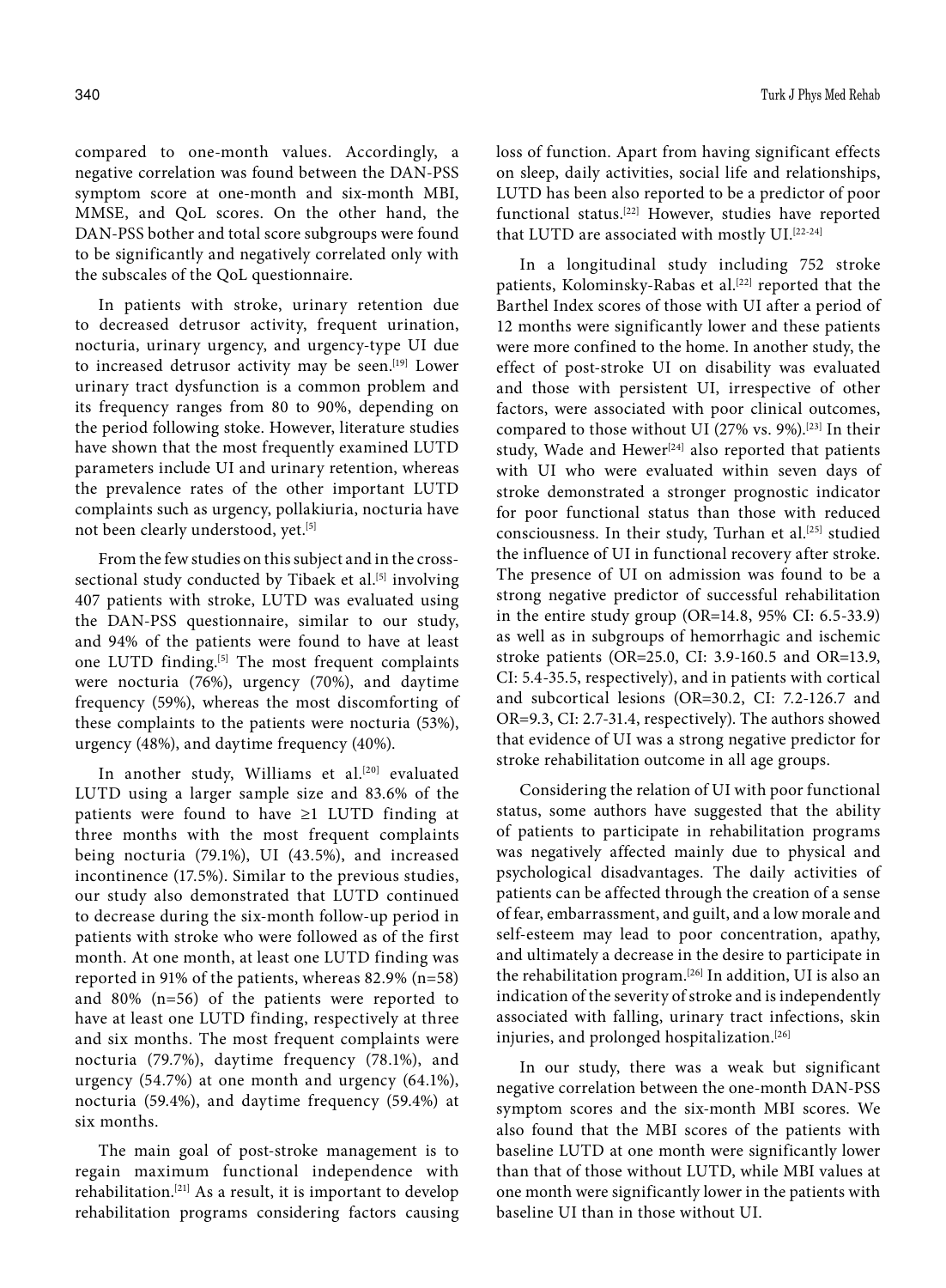Furthermore, LUTD causes a significant decrease in the QoL by adversely affecting the lives of the patients in every aspect.<sup>[13]</sup> Those who experience this problem may feel themselves like defective and incomplete, as they are unable to control their urinary function, while problems such as bad odor, poor hygiene, and skin irritation may lead to impaired body image and social isolation. Individuals with UI are also faced with certain limitations in their physical and social due to these problems. Previous studies have shown that UI is also associated with impaired OoL. Edwards et al.<sup>[12]</sup> reported that patients with ≥1 complaint of UI per month had reduced QoL and decreased participation in activities. Another recent study showed that nocturia and UI were the most common LUTD symptoms which adversely affected QoL in patients with chronic stroke (for a mean duration of eight years). $[13]$ 

Evaluation of the QoL of our patients by the I-QOL questionnaire demonstrated that the scores of all subscales of the I-QOL questionnaire at six months were significantly lower at baseline in patients with UI or LUTD compared to those without UI or LUTD. Correlations were also higher between lower urinary tract symptoms and QoL (DAN-PSS scores and I-QOL) than for lower urinary tract symptoms and MBI and MMSE. It is reasonable to find a favorable relationship between a questionnaire which measures symptoms and bother and QoL of the same nature (urinary symptoms).

Although cognitive impairment is common in patients with stroke, data regarding its relationship with LUTS is scarce. In this study, the patients who were evaluated with the MMSE scores demonstrated that all DAN-PSS scores were significantly higher in those with normal MMSE than those with poor MMSE at six months. In addition, the MMSE scores were significantly lower in the patients with LUTD than in those without at six months, whereas these scores were significantly lower in the patients with UI than in those without. On the other hand, there was no significant difference in cognitive functions between the patients with and without LUTD at one month and six months. However, this difference was statistically significant between the patients with and without UI and this factor is probably more important for predicting future cognitive impairment in stroke patients. This finding is also consistent with the result of the study conducted by Pizzi et al.<sup>[27]</sup> These authors evaluated cognitive functions using communication and social awareness items of the Functional Independence Measure scores and they demonstrated that cognitive impairment was higher in the patients with UI than in those without

(both at baseline and on Day 30). In another study, the patients with UI had significantly lower scores on the cognitive test scale than those in the continent group and that these patients presented with more memory and retention impairment.<sup>[28]</sup>

Nonetheless, the main limitation of the present study is that the DAN-PSS questionnaire is a self-reported instrument and the data about the prevalence were not based on medical records. Thus, the actual prevalence of LUTD after stroke may be underestimated. Despite this limitation, the study design is multicentric and all participants completed the six-month follow-up period.

In conclusion, our study results demonstrated that LUTD was very common and that the prevalence of LUTD findings decreased constantly during the sixmonth follow-up period. These findings were also associated with a poor cognitive, functional status, and QoL in stroke patients with LUTD. Based on these results, we suggest that bladder dysfunction and its consequences should not be ignored during rehabilitation of patients with stroke and that longterm care should be provided to these patients under close monitoring of their complaints.

#### **Declaration of conflicting interests**

The authors declared no conflicts of interest with respect to the authorship and/or publication of this article.

#### **Funding**

The authors received no financial support for the research and/or authorship of this article.

### **REFERENCES**

- 1. Abrams P, Cardozo L, Fall M, Griffiths D, Rosier P, Ulmsten U, et al. The standardisation of terminology of lower urinary tract function: report from the Standardisation Sub-committee of the International Continence Society. Neurourol Urodyn 2002;21:167-78.
- 2. Ogawa T, Sakakibara R, Kuno S, Ishizuka O, Kitta T, Yoshimura N. Prevalence and treatment of LUTS in patients with Parkinson disease or multiple system atrophy. Nat Rev Urol 2017;14:79-89.
- 3. Rotar M, Blagus R, Jeromel M, Skrbec M, Tršinar B, Vodušek DB. Stroke patients who regain urinary continence in the first week after acute first-ever stroke have better prognosis than patients with persistent lower urinary tract dysfunction. Neurourol Urodyn 2011;30:1315-8.
- 4. Thomas LH, Coupe J, Cross LD, Tan AL, Watkins CL. Interventions for treating urinary incontinence after stroke in adults. Cochrane Database Syst Rev 2019;2:CD004462.
- 5. Tibaek S, Gard G, Klarskov P, Iversen HK, Dehlendorff C, Jensen R. Prevalence of lower urinary tract symptoms (LUTS) in stroke patients: a cross-sectional, clinical survey. Neurourol Urodyn 2008;27:763-71.